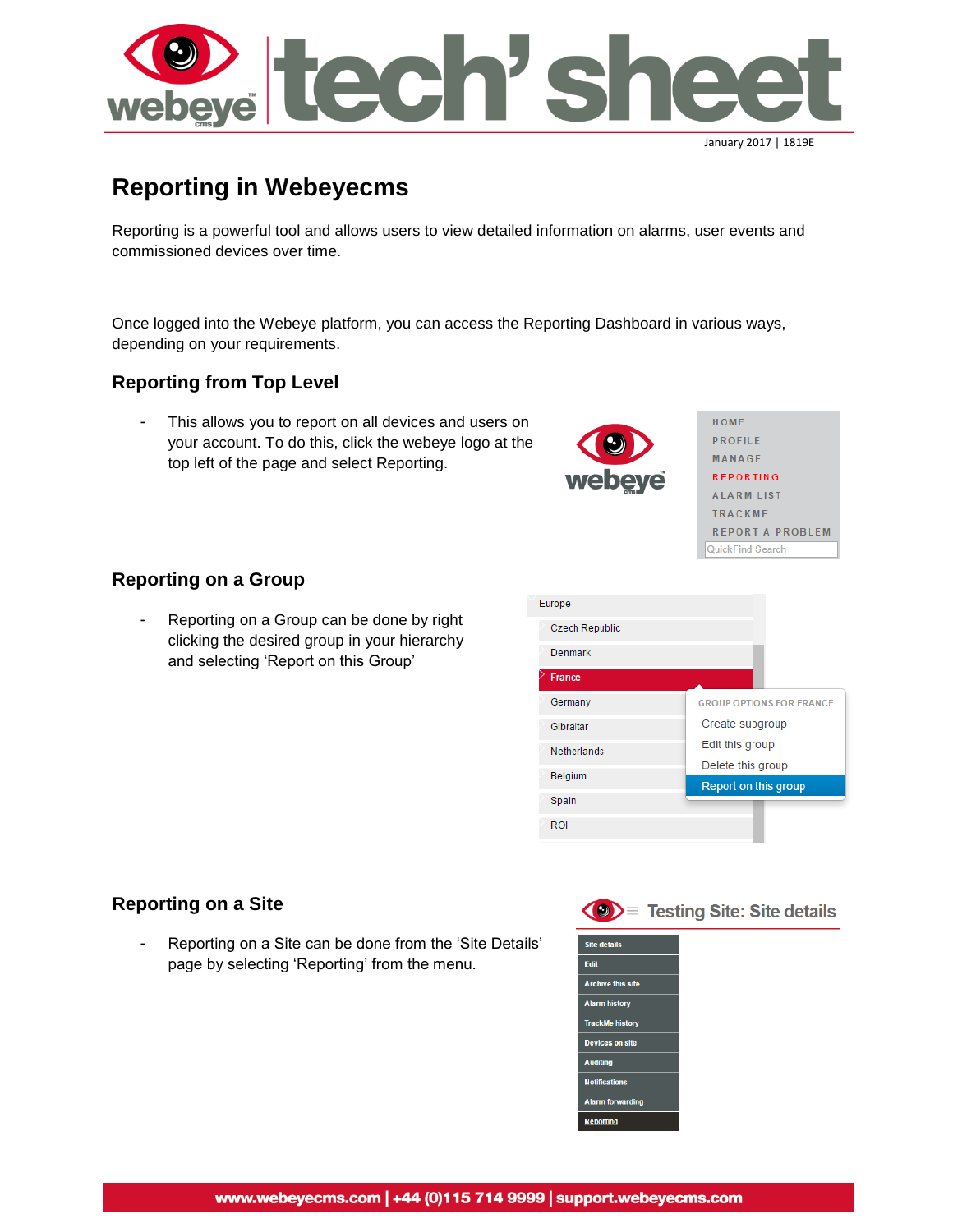

## **Reporting Options**

From the Reporting Dashboard, you will be presented with all the criteria you can report on This is also replicated on the left-hand side of the page. To report on one of these options, just click the entry.

| $\equiv$ Reporting Dashboard                                                            |                                                                                                     |                            |  |  |  |  |
|-----------------------------------------------------------------------------------------|-----------------------------------------------------------------------------------------------------|----------------------------|--|--|--|--|
| <b>Reporting Dashboard</b><br><b>All Devices</b><br><b>Alarms</b>                       | <b>Testing Group</b><br>Reports will be for groups, sites and devices under your group "Test Group" |                            |  |  |  |  |
| <b>Commissions</b><br><b>Devices with SP Failure</b><br><b>All Signal Poll Failures</b> | <b>Device Count</b>                                                                                 | <b>All Standard Alarms</b> |  |  |  |  |
| <b>Low Battery Warnings</b><br><b>Supervisory Alarms</b>                                |                                                                                                     |                            |  |  |  |  |
| <b>SMS Messages</b><br><b>Login Events</b><br><b>Manage Groups</b>                      | Number of devices in this group or site                                                             | Standard alarms received   |  |  |  |  |

## **Interpreting Reports**

The reporting feature can be used to ensure correct management of Sites, Devices and Users. Reporting can also be used to analyse historical events relating to a site. It is important to understand the criteria and data you can report on:

The following report examples have been obtained by Group Reporting.

## **Device Count**

Running this report will generate a list of all devices under the group, site or hierarchy you are reporting on. Devices are grouped as follows:

- **Enabled:** These devices are currently live, and alarms sent to the Webeye platform from this device will generate an alarm.
- **Moved:** Devices that have been moved from one site to another will be shown here, along with details of the site it was previously on.
- **Disabled:** Disabled devices are not live and do not incur any charges or generate any alarms. These devices can also be re-enabled at any time. A device can be disabled by a user if it is no longer being used, or if the device needs to be temporarily deactivated.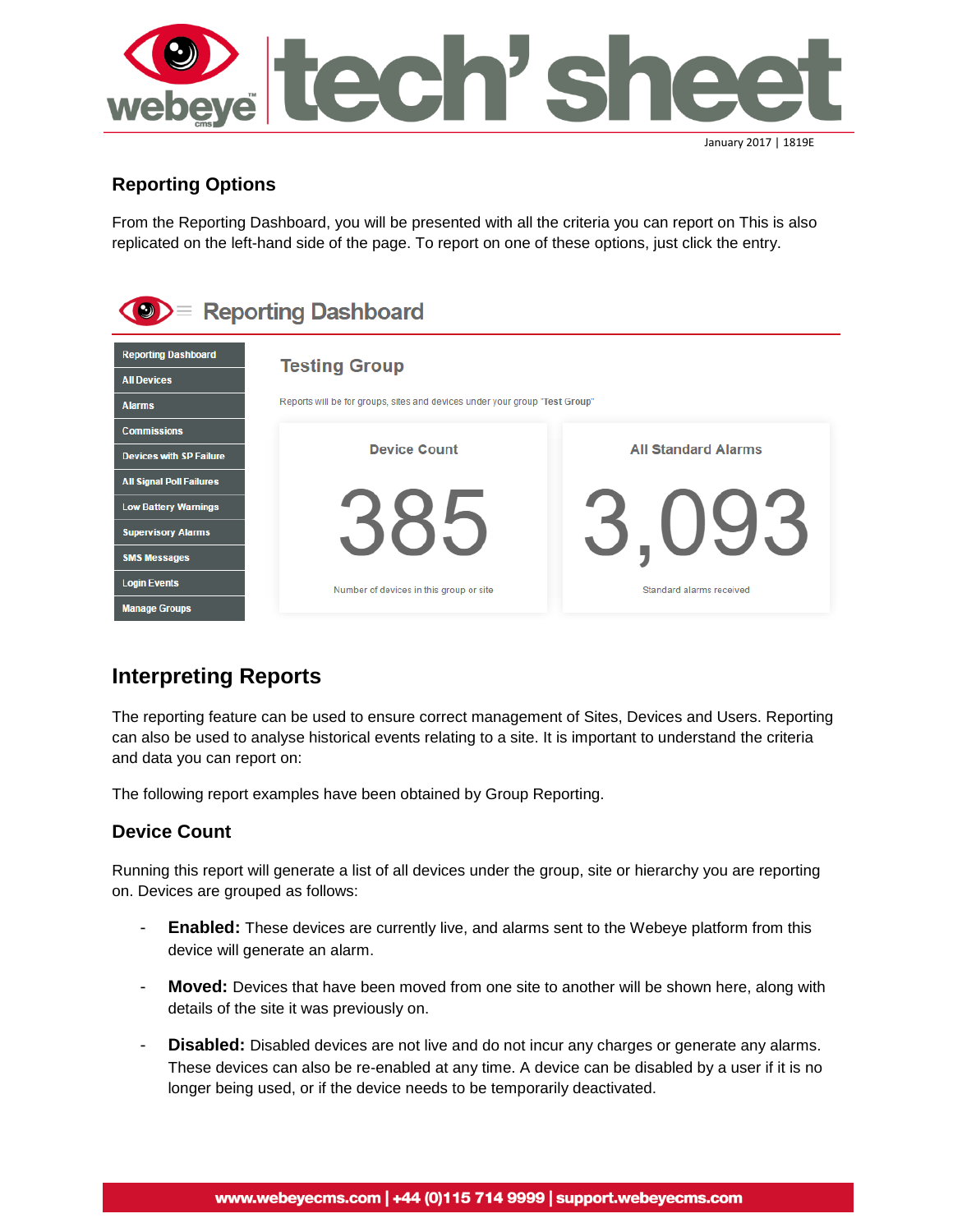

```
January 2017 | 1819E
```
- **Suspended:** Devices in a suspended state have been manually de-activated by Webeyecms. Suspended devices cannot be re-enabled by a user. Webeyecms will contact the account holder prior to suspension and inform them of the reasons for this.

The below report shows a total of 574 devices. Devices can be filtered by selecting the relevant box.

Results can be sorted by clicking the table headers. To sort by multiple factors, hold 'shift' when selecting headers. Clicking the Name, Site or Group of a device will take you to the relevant section of the platform.

All Devices for group "Testing Group"



## **All Standard Alarms**

This report will display all the alarms under the group, site or hierarchy you are reporting on. The alarms are grouped by the time it has taken for the alarm to be closed: either less than an hour, between 1 hour and 1 day, between 1 day and 1 week, and over 1 week.

The time constraints of the report are displayed at the top right. By default, this is set to the last week, but this can be changed manually. Results can be sorted by clicking the table headers, or filtered by selecting the relevant box. To sort by multiple factors, hold 'shift' when selecting headers.

Clicking the Site or handler of an alarm will take you to the relevant section of the platform. Clicking 'View' will take you directly to the relevant alarm.

| Total                             | $<$ 1 Hour                    | 1 Hour - 1 Day                                               | 1 Day - 1 Week                                                        | > 1 Week                                                          |
|-----------------------------------|-------------------------------|--------------------------------------------------------------|-----------------------------------------------------------------------|-------------------------------------------------------------------|
|                                   | 563                           | 16/                                                          |                                                                       |                                                                   |
| <b>Site</b><br><b>Test Site 1</b> | <b>Type</b><br>General tamper | <b>Status</b><br>Handler<br>test@testalarms.co.uk<br>handled | Opened<br><b>Closed</b><br>2017-01-24 12:08:52<br>2017-01-24 12:09:39 | Alarm<br>Saved<br>View<br>$\begin{array}{ccc} \hline \end{array}$ |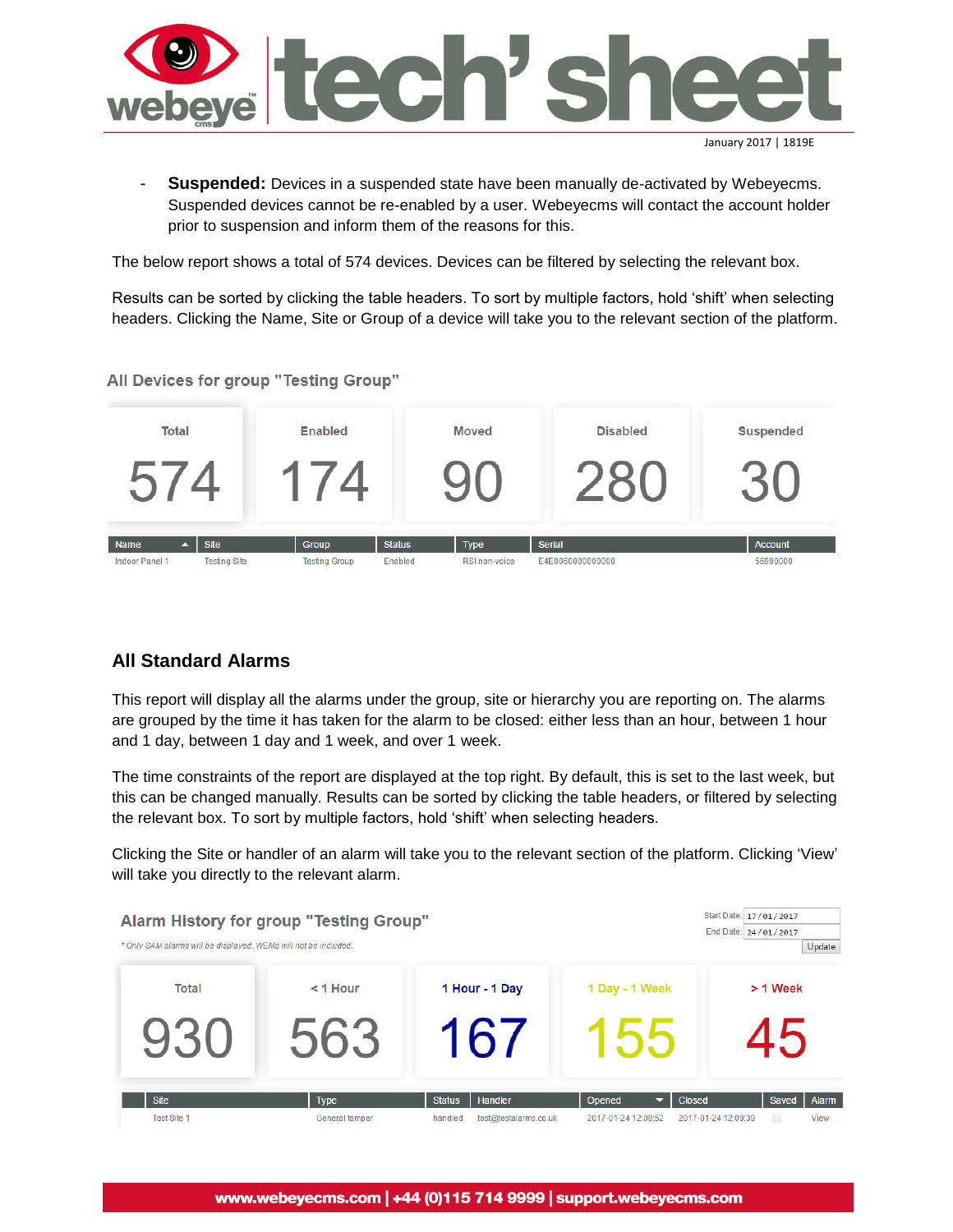

Excessive alarm activity from the same device can indicate that the system is not functioning correctly. In this case, a site visit is recommended.

#### **Effective Connections**

Running this report will show the number of device changes in the specified timeframe. These are grouped as follows:

- **Created:** This will display any devices that have been created, either in an enabled or disabled state.
- **Enabled:** Devices that have been manually enabled, or commissioned in an enabled state, will be displayed here.
- **Moved:** Moved devices will be categorized as 'moved into' and 'moved out of'. Every time a device is moved out of a site, the 'moved' count for that site will decrease by 1. Conversely; every time a device is moved into a site, the 'moved' count for that site will increase by 1. Because of this, the 'moved' count should always be set to zero when reporting from top level. Clicking this option will display all of these actions, along with timestamps, and details of the sites involved.
- **Disabled:** Devices that have been manually disabled, or commissioned in a disabled state, will be displayed here.
- Updated: This will display all instances where a device has been updated, along with details of the changes made. Records held include, but are not limited to; changing the name of a device, enabling/disabling signal poll failure alarms or changing periodic test preferences for a device.

|                   | Device Commissions and Updates for group "Testing Group"<br>* Device auditing began at 2015-10-20 12:55:28 UTC. No audits prior to this can be reported on. |                                          |                                   |                                          |                               |                 | Start Date: 17/01/2017<br>End Date: 24/01/2017<br>Update |
|-------------------|-------------------------------------------------------------------------------------------------------------------------------------------------------------|------------------------------------------|-----------------------------------|------------------------------------------|-------------------------------|-----------------|----------------------------------------------------------|
| <b>Difference</b> |                                                                                                                                                             | <b>Created</b>                           | <b>Enabled</b>                    | <b>Moved</b>                             |                               | <b>Disabled</b> | <b>Updated</b>                                           |
|                   |                                                                                                                                                             |                                          |                                   |                                          |                               |                 | $\blacksquare$                                           |
| Type<br>Created   | Recorded<br>2017-01-20 11:38:13                                                                                                                             | <b>Serial Number</b><br>E650500000000000 | <b>User</b><br><b>Test User 1</b> | <b>Site</b><br><b>Hounslow Morrisons</b> | Group<br><b>Testing Group</b> | <b>Comments</b> | Device created with account number 8700000               |

The time constraints of the report are displayed at the top right. By default, this is set to the last week, but this can be changed manually. Results can be sorted by clicking the table headers. To sort by multiple factors, hold 'shift' when selecting headers.

Clicking the Serial, User, Site or Group of an entry will take you to the relevant section of the platform.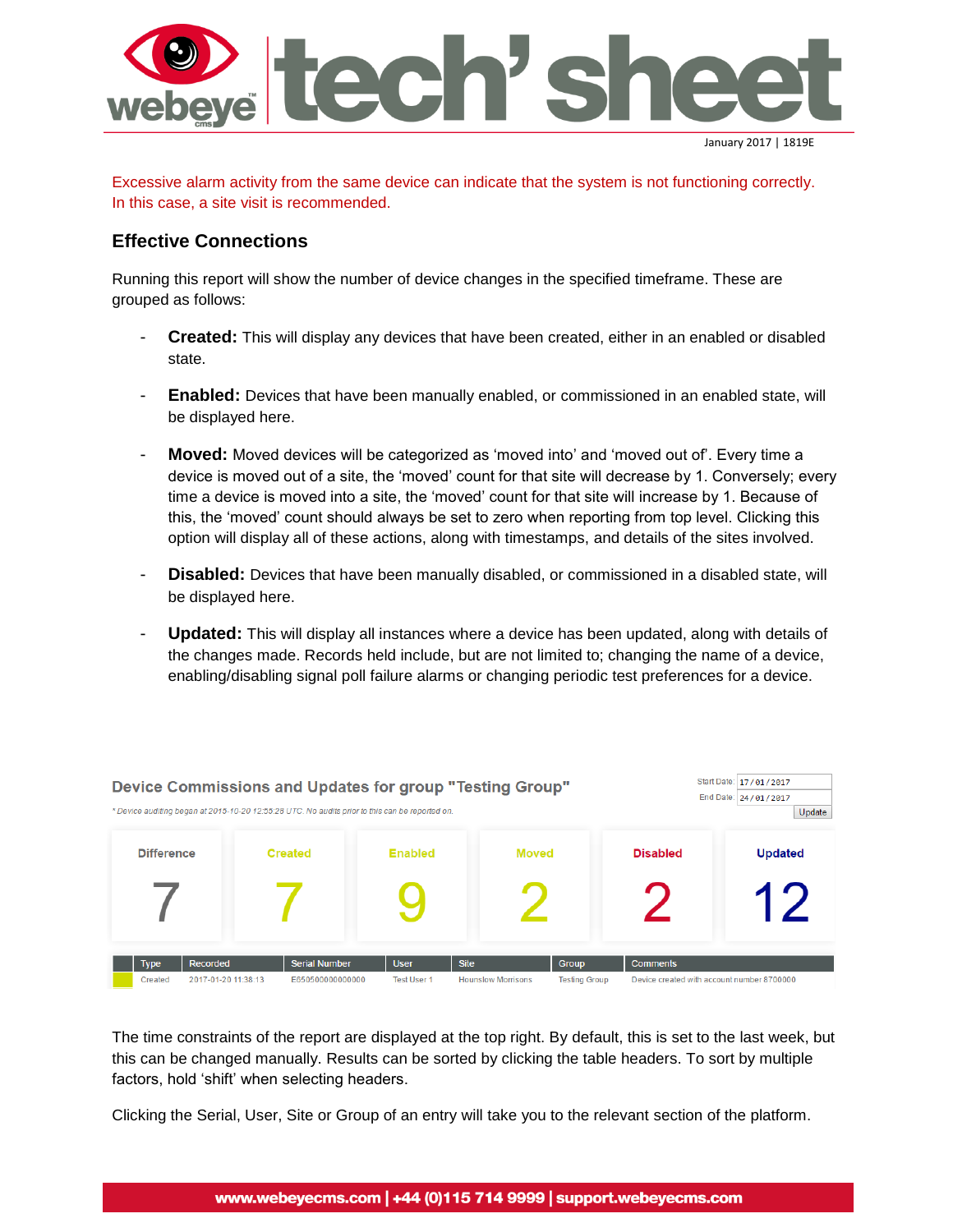

## **Device Signal Poll Failures**

This report will display all Signal Poll Failure alarms generated by webeyecms for the group, site or hierarchy you are reporting on. Additional information will be displayed such as the site name, the device type, account number, and the number of signal poll failure alarms generated by each system (the 'Occurrence Count'). The time constraints of the report are displayed at the top right. By default, this is set to the last week, but this can be changed manually.

Results can be sorted by clicking the table headers, to sort by multiple factors, hold 'shift' when selecting headers. Clicking the Name, Site or Group of an entry will take you to the relevant section of the platform.

| Start Date: 17/01/2017<br>Device Signal Poll Failures for group "Testing Group"<br>End Date: 24/01/2017 |                       |                      |                         |               |                  | Update         |
|---------------------------------------------------------------------------------------------------------|-----------------------|----------------------|-------------------------|---------------|------------------|----------------|
| <b>Name</b>                                                                                             | <b>Site</b>           | <b>Group</b>         | <b>Occurrence Count</b> | <b>Type</b>   | <b>Serial</b>    | <b>Account</b> |
| <b>Outdoor Panel 1</b>                                                                                  | <b>Testing Site 1</b> | <b>Testing Group</b> |                         | RSI non-voice | E650330000000000 | 54700000       |
| Indoor Panel 2                                                                                          | <b>Testing Site 2</b> | <b>Testing Group</b> |                         | RSI non-voice | E650450000000000 | 68920000       |

Recurring signal poll failure alarms can indicate that your system is not functioning correctly. In this case, a site visit is recommended.

## **All Signal Poll Failures**

Similar to 'Device Signal Poll Failures', this report shows all signal poll failure alarms generated by webeyecms for the group, site or hierarchy you are reporting on. Instead of having an 'Occurrence Count', this report will display each signal as a separate result, with timestamps. Additional information will be displayed such as the site name, the device type and account number.

The time constraints of the report are displayed at the top right. By default, this is set to the last week, but this can be changed manually. Results can be sorted by clicking the table headers. To sort by multiple factors, hold 'shift' when selecting headers. Clicking the Name, Site or Group of an entry will take you to the relevant section of the platform.

| All Signal Poll Failures for group "Testing Group"<br>* For performance reasons, only the last 100 signals per site will be displayed | Start Date: 17/01/2017<br>End Date: 24/01/2017 | Update               |                     |                      |                  |                |
|---------------------------------------------------------------------------------------------------------------------------------------|------------------------------------------------|----------------------|---------------------|----------------------|------------------|----------------|
| Name                                                                                                                                  | <b>Site</b>                                    | <b>Group</b>         | Timestamp           | <b>Type</b>          | <b>Serial</b>    | <b>Account</b> |
| <b>Outdoor Panel 1</b>                                                                                                                | <b>Testing Site 1</b>                          | <b>Testing Group</b> | 2017-01-19 16:00:18 | <b>RSI non-voice</b> | E650330000000000 | 54700000       |
| <b>Outdoor Panel 1</b>                                                                                                                | <b>Testing Site 1</b>                          | <b>Testing Group</b> | 2017-01-20 16:00:17 | <b>RSI non-voice</b> | E650330000000000 | 54700000       |
| <b>Outdoor Panel 1</b>                                                                                                                | <b>Testing Site 1</b>                          | <b>Testing Group</b> | 2017-01-21 16:00:17 | <b>RSI non-voice</b> | E650330000000000 | 54700000       |
| <b>Outdoor Panel 1</b>                                                                                                                | <b>Testing Site 1</b>                          | <b>Testing Group</b> | 2017-01-22 16:00:17 | RSI non-voice        | E650330000000000 | 54700000       |
| <b>Outdoor Panel 1</b>                                                                                                                | <b>Testing Site 1</b>                          | <b>Testing Group</b> | 2017-01-23 16:00:16 | RSI non-voice        | F650330000000000 | 54700000       |
| Indoor Panel 2                                                                                                                        | <b>Testing Site 2</b>                          | <b>Testing Group</b> | 2017-01-17 16:00:31 | <b>RSI non-voice</b> | E650450000000000 | 68920000       |
| Indoor Panel 2                                                                                                                        | <b>Testing Site 2</b>                          | <b>Testing Group</b> | 2017-01-19 16:00:19 | <b>RSI non-voice</b> | E650450000000000 | 68920000       |
| <b>Indoor Panel 2</b>                                                                                                                 | <b>Testing Site 2</b>                          | <b>Testing Group</b> | 2017-01-21 16:00:17 | <b>RSI non-voice</b> | E650450000000000 | 68920000       |
| Indoor Panel 2                                                                                                                        | <b>Testing Site 2</b>                          | <b>Testing Group</b> | 2017-01-23 16:00:16 | RSI non-voice        | E650450000000000 | 68920000       |

Recurring signal poll failure alarms can indicate that your system is not functioning correctly. In this case, a site visit is recommended.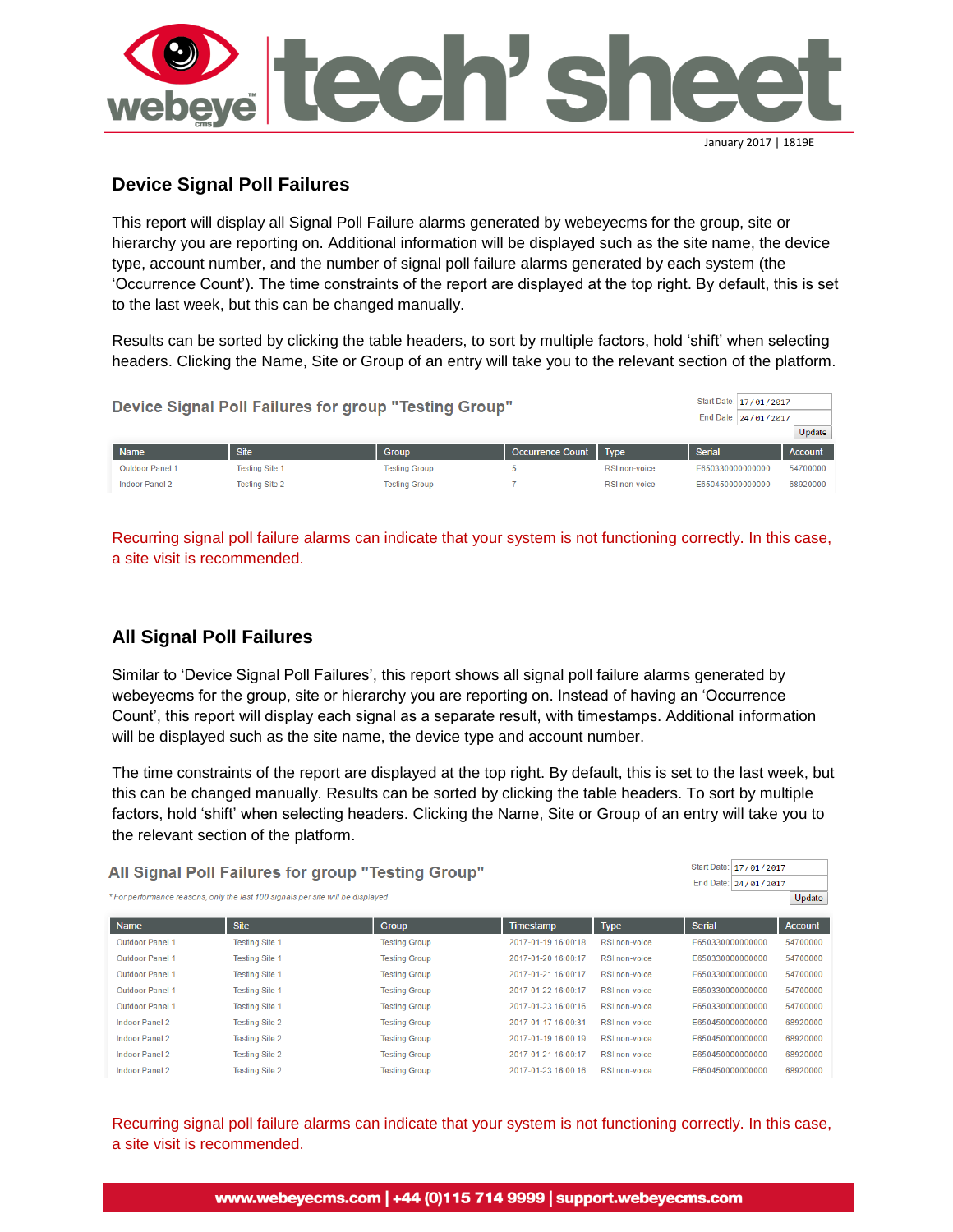

## **Low Battery Alarms**

This report will display all low battery alarms received by webeyecms for the group, site or hierarchy you are reporting on. Additional information will be displayed such as the site name, the device type, account number, and the number of low battery alarms received by each system (the 'Occurrence Count'). Signals are grouped by serial number; because of this, the low battery alarms may originate from a wireless peripheral paired to an alarm panel.

The time constraints of the report are displayed at the top right. By default, this is set to the last week, but this can be changed manually. Results can be sorted by clicking the table headers. To sort by multiple factors, hold 'shift' when selecting headers. Clicking the Name, Site or Group of an entry will take you to the relevant section of the platform.

| Device Low Battery Alarms for group "Testing Group" |                        |                                |                             |                  |                      | Start Date: 17/01/2017<br>End Date: 24/01/2017 | Update         |
|-----------------------------------------------------|------------------------|--------------------------------|-----------------------------|------------------|----------------------|------------------------------------------------|----------------|
|                                                     | <b>Name</b>            | <b>Site</b>                    | <b>Group</b>                | Occurrence Count | Type                 | Serial                                         | <b>Account</b> |
|                                                     | <b>Outdoor Panel 1</b> | <b>Testing Site 1</b>          | <b>Horizon Construction</b> | 21               | RSI non-voice global | E650330000000000                               | 71020000       |
|                                                     | Indoor Panel 2         | <b>Ballards Walk Perimeter</b> | <b>Testing Site 2</b>       |                  | RSI non-voice        | E4E0210000000000                               | 70160000       |

Low battery alarms can indicate that the system requires maintenance work. In this case, a site visit is recommended.

## **Supervisory Alarms**

This report will display all supervisory alarms received by webeyecms for the group, site or hierarchy you are reporting on. Supervisory alarms are transmitted when a device cannot connect to a wireless peripheral (e.g. when a control panel cannot connect to a paired wireless camera).

Additional information will be displayed such as the site name, the device type, account number, and the number of supervisory alarms transmitted by each system (the 'Occurrence Count').

In order for this report to be accurate, please ensure that supervisory alarms are programmed to be sent from your devices.

The time constraints of the report are displayed at the top right. By default, this is set to the last week, but this can be changed manually. Results can be sorted by clicking the table headers. To sort by multiple factors, hold 'shift' when selecting headers. Clicking the Name, Site or Group of an entry will take you to the relevant section of the platform.

| <b>Supervisory Alarms for group "Testing Group"</b> |                    |                      |                         |                      |                  | Start Date: 17/01/2017<br>End Date: 24/01/2017<br>Update |
|-----------------------------------------------------|--------------------|----------------------|-------------------------|----------------------|------------------|----------------------------------------------------------|
| Name                                                | <b>Site</b>        | <b>Group</b>         | <b>Occurrence Count</b> | Type                 | Serial           | <b>Account</b>                                           |
| Outdoor Panel 1                                     | <b>Test Site 1</b> | <b>Testing Group</b> |                         | RSI non-voice global | E4E0430000000000 | 78320000                                                 |
| Indoor Panel 2                                      | <b>Test Site 2</b> | <b>Testing Group</b> |                         | RSI non-voice        | E4F8430000000000 | 33680000                                                 |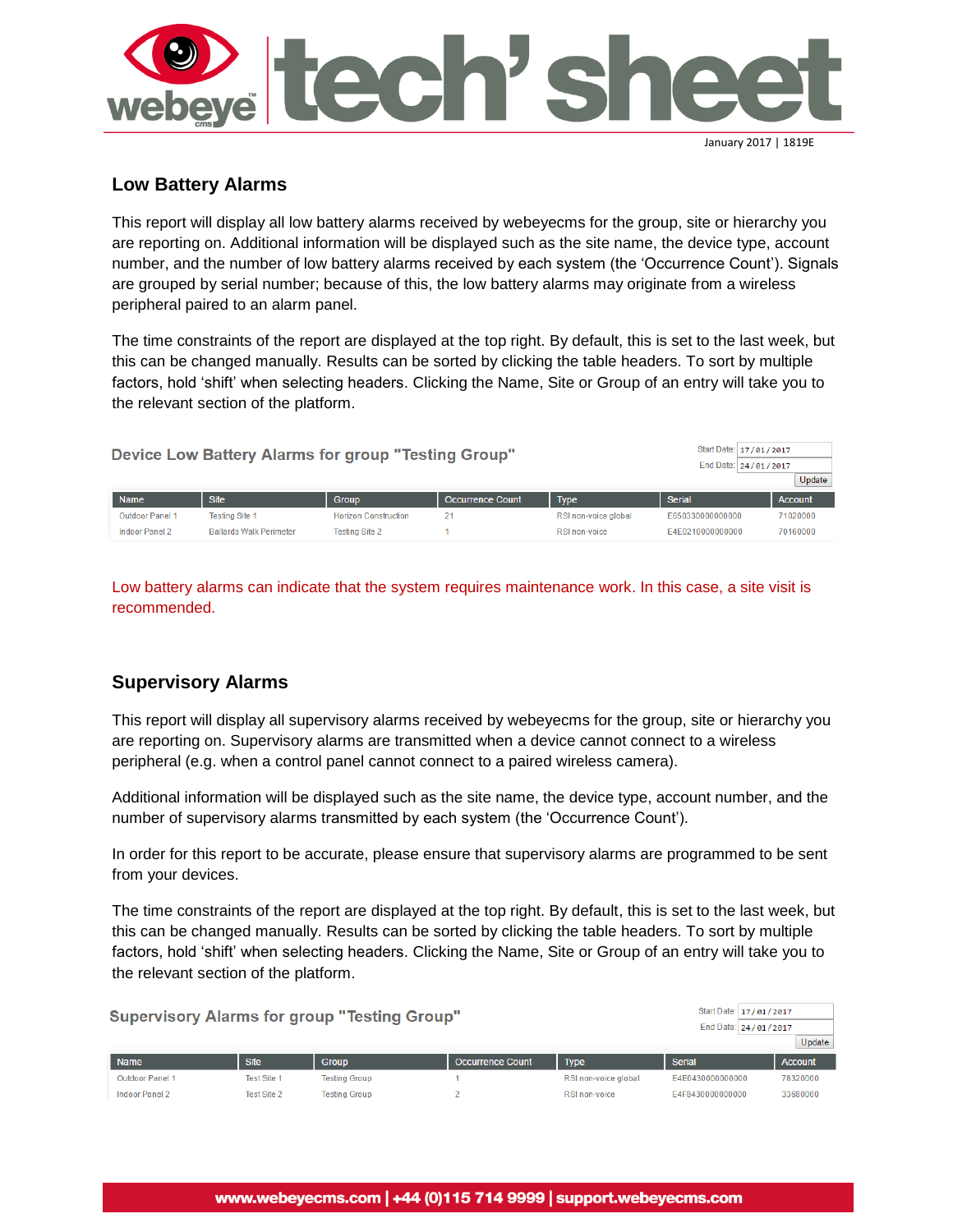

Recurring supervisory alarms can indicate that your system is not functioning correctly. In this case, a site visit is recommended.

#### **SMS Messages**

This will display all SMS messages sent from the platform to users, usually following an alarm on a site. SMS notifications can be set up on a per-site basis by clicking 'Notifications' when viewing the site details.

| <b>SMS Messages for group "Testing Group"</b><br>* SMS logging began at 2016-06-08 13:32:20 UTC. No messages prior to this can be reported on. |                       | Start Date: 17/01/2017<br>End Date: 24/01/2017        | Update         |                     |                        |                    |               |
|------------------------------------------------------------------------------------------------------------------------------------------------|-----------------------|-------------------------------------------------------|----------------|---------------------|------------------------|--------------------|---------------|
| <b>Alarms</b>                                                                                                                                  | <b>Messages</b>       | <b>Credits</b>                                        |                | <b>Msgs/Alarm</b>   |                        | Cr/Alarm           |               |
|                                                                                                                                                |                       |                                                       |                |                     |                        |                    |               |
| <b>To User</b><br><b>To Number</b>                                                                                                             | <b>Type</b>           | Message                                               | <b>Credits</b> | <b>Status</b>       | <b>Sent</b>            | <b>Site</b>        | <b>Alarm</b>  |
| 07804000000<br><b>Test User 1</b>                                                                                                              | Alarm<br>notification | Alarm from Test Site 1. Check your webeye cms<br>app. |                | Sent to<br>Provider | 2017-01-25<br>07:10:49 | <b>Test Site 1</b> | View<br>Alarm |
| 07804000000<br><b>Test User 1</b>                                                                                                              | Alarm<br>notification | Alarm from Test Site 2. Check your webeye cms<br>app. |                | Sent to<br>Provider | 2017-01-27<br>07:18:41 | <b>Test Site 2</b> | View<br>Alarm |
| 07804000000<br><b>Test User 1</b>                                                                                                              | Alarm<br>notification | Alarm from Test Site 3. Check your webeye cms<br>app. |                | Sent to<br>Provider | 2017-01-28<br>08:06:34 | Test Site 3        | View<br>Alarm |

Details of the mobile numbers, and relevant users are displayed, along with the message that was sent. Messages that exceed one text message in length (usually due to long site names) will show as using 2 or more credits.

The time constraints of the report are displayed at the top right. By default, this is set to the last week, but this can be changed manually. Results can be sorted by clicking the table headers. To sort by multiple factors, hold 'shift' when selecting headers.

Clicking the User or Site of an entry will take you to the relevant section of the platform, clicking 'View' will display the related alarm.

#### **Logins**

This will display all login events from users assigned to the site, group or hierarchy you are reporting on. The login method will also be shown, and will differ depending on how the user logged in:

- **Browser:** These results display users that have logged into the platform using a desktop browser.
- **SOS:** These results display users that have installed the webeyeSOS application on a smartphone and logged in.
- API/App: These results display users that have installed the webeyeCMS application on a smartphone and logged in, or users that have logged in through the API.